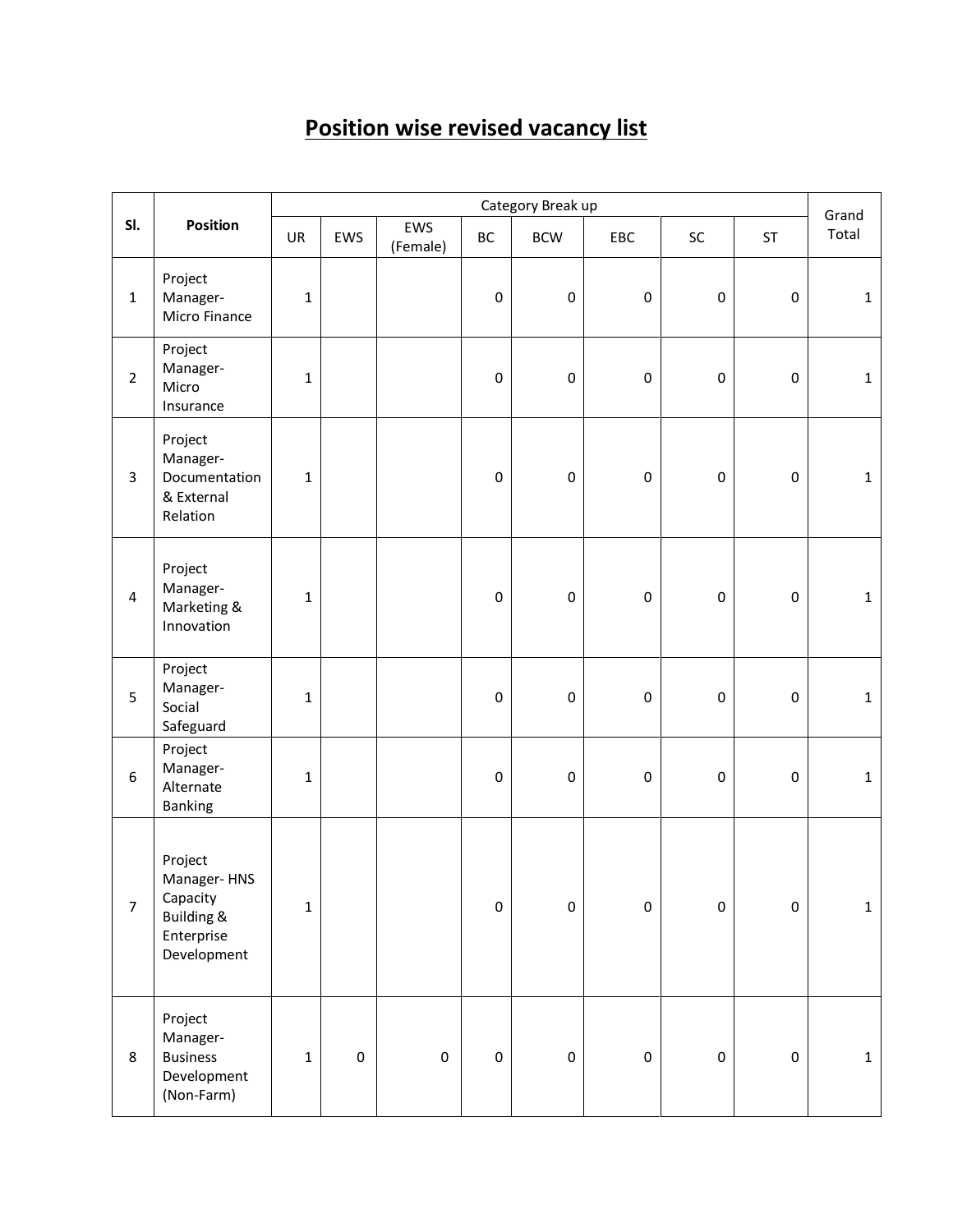| 9  | Assistant<br>Finance<br>Manager                                                | 0                         | $\mathbf 0$  | $\pmb{0}$ | $\pmb{0}$      | $\pmb{0}$        | $\pmb{0}$               | $\mathbf{1}$   | $\pmb{0}$           | $\mathbf 1$    |
|----|--------------------------------------------------------------------------------|---------------------------|--------------|-----------|----------------|------------------|-------------------------|----------------|---------------------|----------------|
| 10 | Project<br>Associate                                                           | 4                         | $\mathbf{1}$ | $\pmb{0}$ | $\mathbf{1}$   | 1(1PH)           | $\mathbf{1}$            | $\mathbf{1}$   | $\pmb{0}$           | 9              |
| 11 | IT Associate                                                                   | 0                         | $\pmb{0}$    | $\pmb{0}$ | $\mathbf 0$    | $\pmb{0}$        | $\mathbf{1}$            | $\mathbf 0$    | $\mathbf 0$         | $\mathbf{1}$   |
| 12 | Accountant<br>(SPMU)                                                           | 0                         | $\pmb{0}$    | $\pmb{0}$ | $\pmb{0}$      | $\pmb{0}$        | 0                       | $\mathbf{1}$   | $\pmb{0}$           | $\mathbf 1$    |
| 13 | <b>Office Assistant</b><br>(SPMU)                                              | $\mathbf{1}$              | $\pmb{0}$    | $\pmb{0}$ | $\pmb{0}$      | $\pmb{0}$        | $\mathbf 1$             | $\overline{2}$ | $\pmb{0}$           | $\overline{4}$ |
| 14 | Cashier                                                                        | $\mathbf{1}$              | $\pmb{0}$    | $\pmb{0}$ | $\mathbf 0$    | $\pmb{0}$        | 0                       | $\pmb{0}$      | $\mathsf{O}\xspace$ | $\mathbf 1$    |
| 15 | District Project<br>Manager                                                    | $\overline{3}$<br>(1PH)   | $\mathbf{1}$ | 0         | $\mathbf 1$    | $\pmb{0}$        | $\overline{2}$          | $\mathbf{1}$   | $\mathbf 1$         | 9              |
| 16 | Manager<br>Institution<br><b>Building &amp;</b><br>Capacity<br><b>Building</b> | 4<br>(1PH)<br>$\lambda$   | $\pmb{0}$    | $\pmb{0}$ | $\pmb{0}$      | $\boldsymbol{2}$ | $\mathbf 1$             | 5              | $\mathbf 1$         | 13             |
| 17 | Finance<br>Manager                                                             | 3(1)<br>PH)               | $\mathbf 0$  | $\pmb{0}$ | $\mathbf 0$    | $\pmb{0}$        | $\mathbf{1}$            | 5              | $\pmb{0}$           | 9              |
| 18 | Manager HR &<br>Α                                                              | $\overline{\mathbf{4}}$   | $\mathbf{1}$ | $\pmb{0}$ | $\mathbf{1}$   | $\mathbf{1}$     | 3                       | 6 (1 PH)       | $\mathbf{1}$        | 17             |
| 19 | Manager<br>Health &<br>Nutrition                                               | $\overline{2}$            | $\pmb{0}$    | 0         | $\mathbf 1$    | $\pmb{0}$        | $\mathbf 1$             | 3 (1PH)        | $\pmb{0}$           | $\overline{7}$ |
| 20 | Manager Jobs                                                                   | $\overline{2}$            | $\pmb{0}$    | $\pmb{0}$ | $\pmb{0}$      | $\mathbf 1$      | 3                       | 4 (1PH)        | $\mathbf 1$         | 11             |
| 21 | Manager-<br>Livelihoods<br>(Farm)                                              | $\overline{\mathbf{4}}$   | $\mathbf{1}$ | $\pmb{0}$ | $\overline{2}$ | $\sqrt{2}$       | $\overline{\mathbf{3}}$ | 7 (1PH)        | $\mathbf{1}$        | 19             |
| 22 | Manager-<br>Livestock                                                          | $\boldsymbol{9}$<br>(1PH) | 3            | $\pmb{0}$ | 4              | $\mathbf 1$      | $\overline{7}$          | $\overline{7}$ | $\mathbf 1$         | 32             |
| 23 | Manager-Non<br>Farm & Micro<br>Enterprise                                      | 10(1)<br>PH)              | 3            | $\pmb{0}$ | 5              | $\mathbf 1$      | $\overline{7}$          | $\overline{7}$ | $\pmb{0}$           | 33             |
| 24 | Manager-<br>Monitoring &<br>Evaluation                                         | 4                         | $\pmb{0}$    | $\pmb{0}$ | $\mathbf 1$    | $\mathbf 1$      | $\mathbf{1}$            | 1 (1PH)        | $\mathbf 2$         | $10\,$         |
| 25 | Manager -<br>Communication                                                     | $\overline{\mathbf{4}}$   | $\pmb{0}$    | $\pmb{0}$ | $\mathbf 1$    | $\mathbf 1$      | 4                       | 6 (1PH)        | $\mathbf 1$         | $17\,$         |